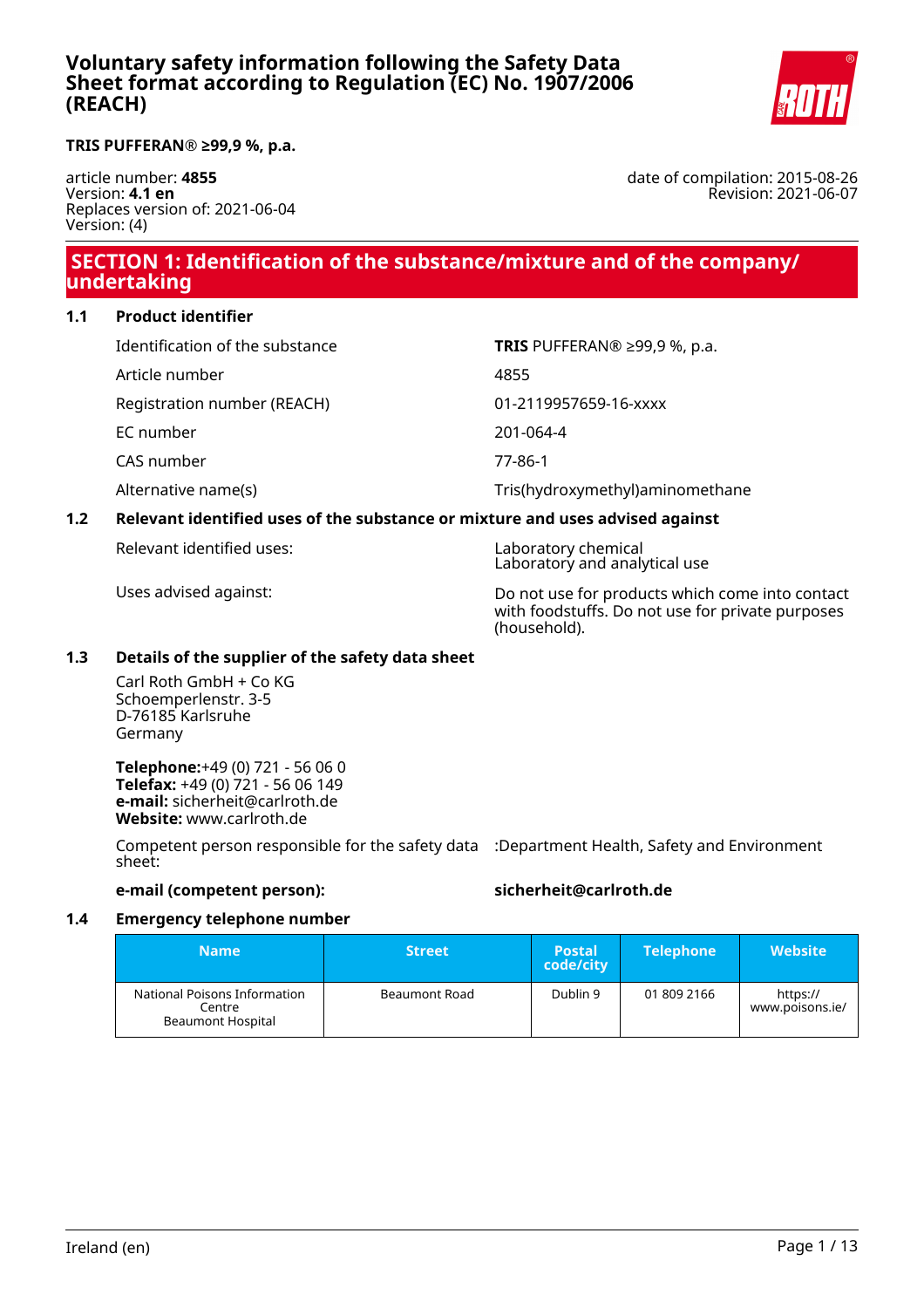

**TRIS PUFFERAN® ≥99,9 %, p.a.**

article number: **4855**

# **SECTION 2: Hazards identification**

### **2.1 Classification of the substance or mixture**

### **Classification according to Regulation (EC) No 1272/2008 (CLP)**

This substance does not meet the criteria for classification in accordance with Regulation No 1272/ 2008/EC.

### **2.2 Label elements**

# **Labelling according to Regulation (EC) No 1272/2008 (CLP)**

not required

### **2.3 Other hazards**

#### **Results of PBT and vPvB assessment**

According to the results of its assessment, this substance is not a PBT or a vPvB.

### **SECTION 3: Composition/information on ingredients**

#### **3.1 Substances**

| Name of substance | <b>TRIS</b>           |
|-------------------|-----------------------|
| Molecular formula | $C_4H_{11}NO_3$       |
| Molar mass        | 121,1 $9/_{mol}$      |
| REACH Reg. No     | 01-2119957659-16-xxxx |
| CAS No            | 77-86-1               |
| EC No             | 201-064-4             |

# **SECTION 4: First aid measures**

### **4.1 Description of first aid measures**



#### **General notes**

Take off contaminated clothing.

#### **Following inhalation**

Provide fresh air. In all cases of doubt, or when symptoms persist, seek medical advice.

#### **Following skin contact**

Rinse skin with water/shower. In all cases of doubt, or when symptoms persist, seek medical advice.

#### **Following eye contact**

Rinse cautiously with water for several minutes. In all cases of doubt, or when symptoms persist, seek medical advice.

#### **Following ingestion**

Rinse mouth. Call a doctor if you feel unwell.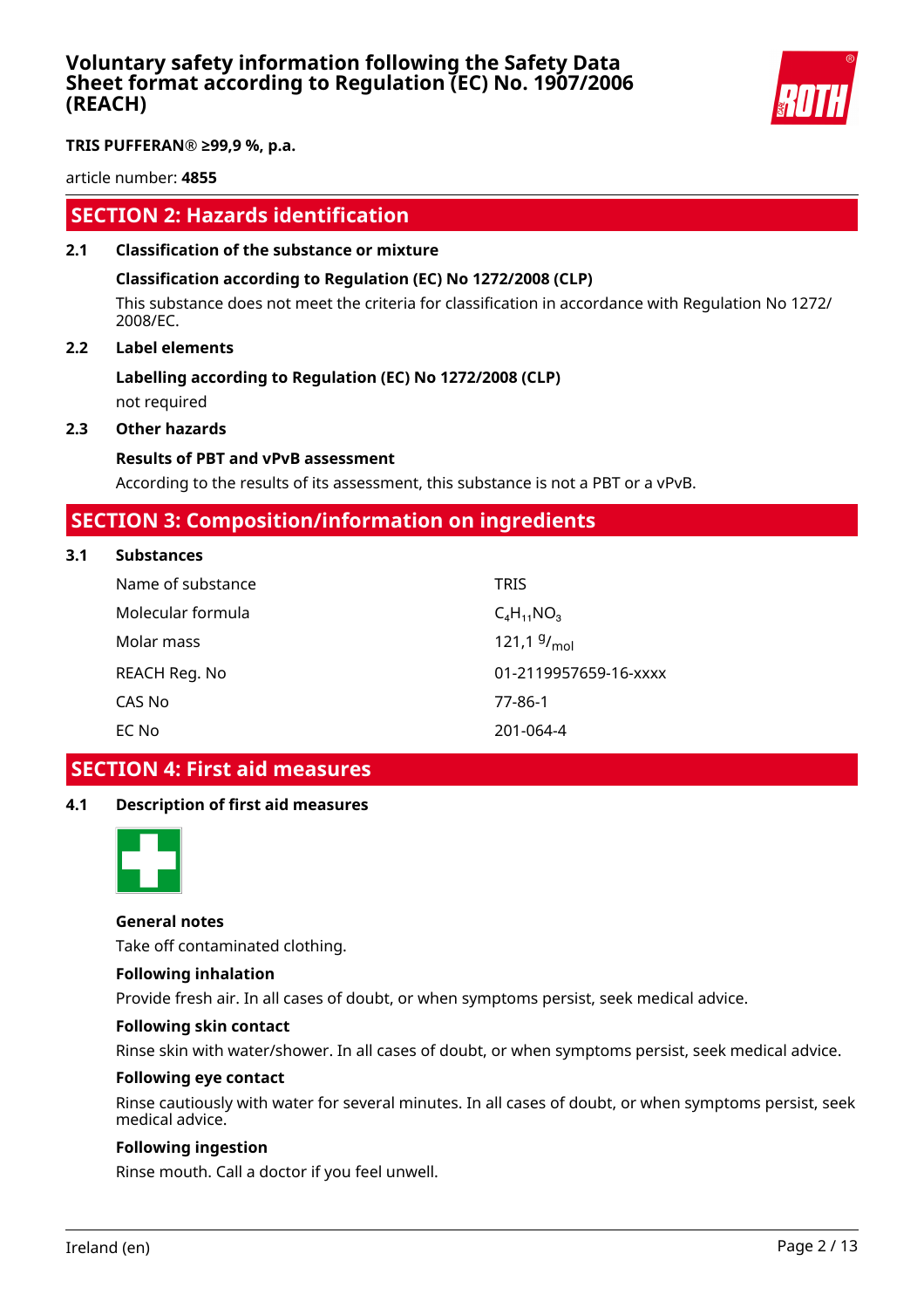

**TRIS PUFFERAN® ≥99,9 %, p.a.**

article number: **4855**

- **4.2 Most important symptoms and effects, both acute and delayed** Irritant effects
- **4.3 Indication of any immediate medical attention and special treatment needed** none

# **SECTION 5: Firefighting measures**

**5.1 Extinguishing media**



#### **Suitable extinguishing media**

co-ordinate firefighting measures to the fire surroundings water, foam, alcohol resistant foam, dry extinguishing powder, ABC-powder

#### **Unsuitable extinguishing media**

water jet

**5.2 Special hazards arising from the substance or mixture**

Combustible.

### **Hazardous combustion products**

In case of fire may be liberated: Nitrogen oxides (NOx), Carbon monoxide (CO), Carbon dioxide (CO₂)

#### **5.3 Advice for firefighters**

In case of fire and/or explosion do not breathe fumes. Fight fire with normal precautions from a reasonable distance. Wear self-contained breathing apparatus.

### **SECTION 6: Accidental release measures**

**6.1 Personal precautions, protective equipment and emergency procedures**



#### **For non-emergency personnel**

No special measures are necessary.

#### **6.2 Environmental precautions**

Keep away from drains, surface and ground water.

#### **6.3 Methods and material for containment and cleaning up**

#### **Advice on how to contain a spill**

Covering of drains. Take up mechanically.

#### **Advice on how to clean up a spill**

Take up mechanically.

#### **Other information relating to spills and releases**

Place in appropriate containers for disposal.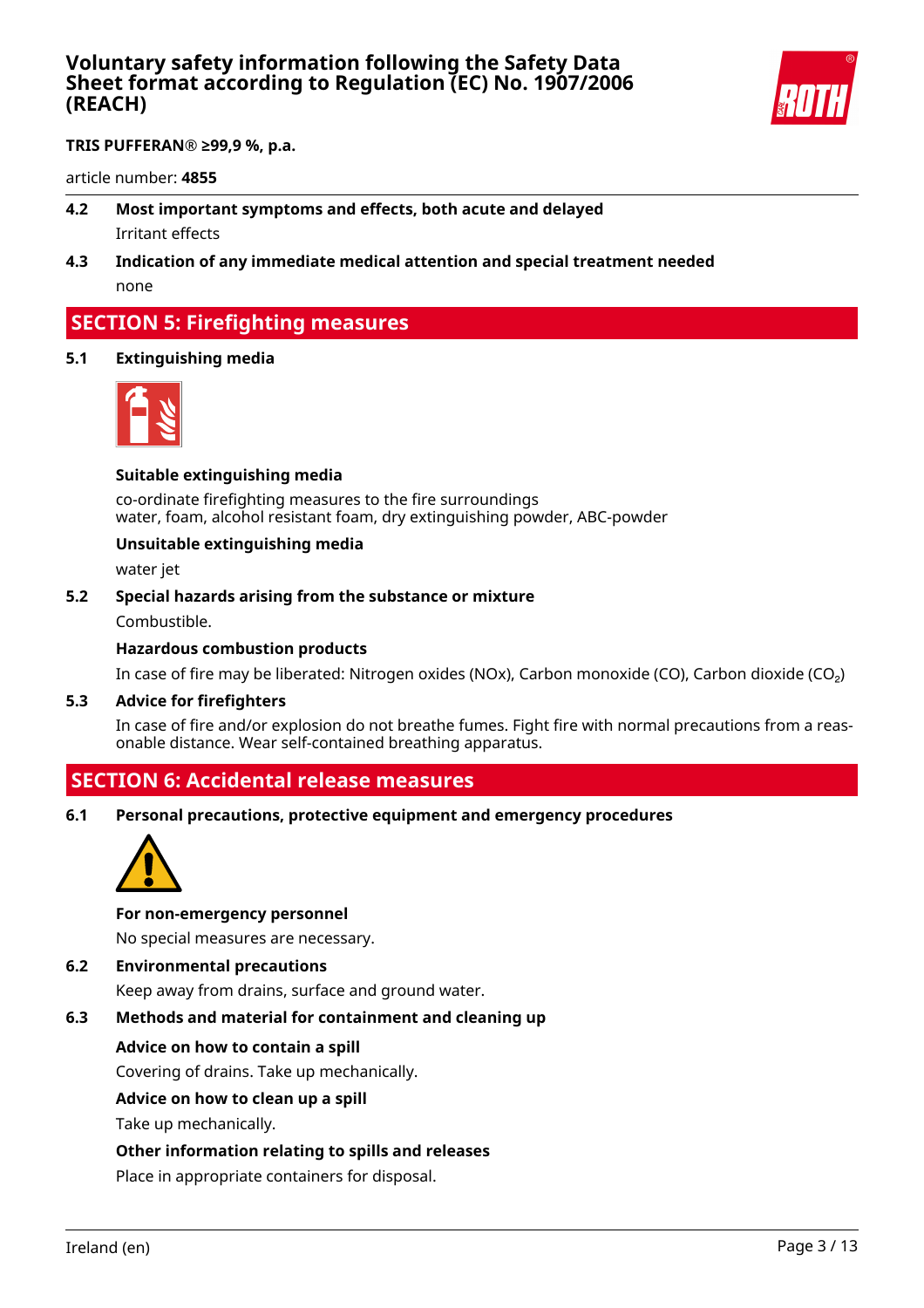

### **TRIS PUFFERAN® ≥99,9 %, p.a.**

article number: **4855**

### **6.4 Reference to other sections**

Hazardous combustion products: see section 5. Personal protective equipment: see section 8. Incompatible materials: see section 10. Disposal considerations: see section 13.

# **SECTION 7: Handling and storage**

### **7.1 Precautions for safe handling**

No special measures are necessary.

#### **Advice on general occupational hygiene**

Keep away from food, drink and animal feedingstuffs.

#### **7.2 Conditions for safe storage, including any incompatibilities**

Store in a dry place.

#### **Incompatible substances or mixtures**

Observe hints for combined storage.

#### **Consideration of other advice:**

### **Specific designs for storage rooms or vessels**

Recommended storage temperature: 15 – 25 °C

#### **7.3 Specific end use(s)**

No information available.

# **SECTION 8: Exposure controls/personal protection**

#### **8.1 Control parameters**

#### **National limit values**

#### **Occupational exposure limit values (Workplace Exposure Limits)**

Data are not available.

#### **Human health values**

|                 | Relevant DNELs and other threshold levels |                                              |                   |                            |  |
|-----------------|-------------------------------------------|----------------------------------------------|-------------------|----------------------------|--|
| <b>Endpoint</b> | <b>Threshold</b><br>level:                | <b>Protection goal,</b><br>route of exposure | Used in           | <b>Exposure time</b>       |  |
| <b>DNEL</b>     | 117,5 mg/m <sup>3</sup>                   | human, inhalatory                            | worker (industry) | chronic - systemic effects |  |
| <b>DNEL</b>     | 166,7 mg/kg<br>bw/day                     | human, dermal                                | worker (industry) | chronic - systemic effects |  |

#### **Environmental values**

| Relevant PNECs and other threshold levels |                                  |                   |                                       |                              |
|-------------------------------------------|----------------------------------|-------------------|---------------------------------------|------------------------------|
| End-<br>point                             | <b>Threshold</b><br><b>level</b> | <b>Organism</b>   | <b>Environmental com-</b><br>partment | <b>Exposure time</b>         |
| <b>PNEC</b>                               | 300 $mg/1$                       | aquatic organisms | sewage treatment plant<br>(STP)       | short-term (single instance) |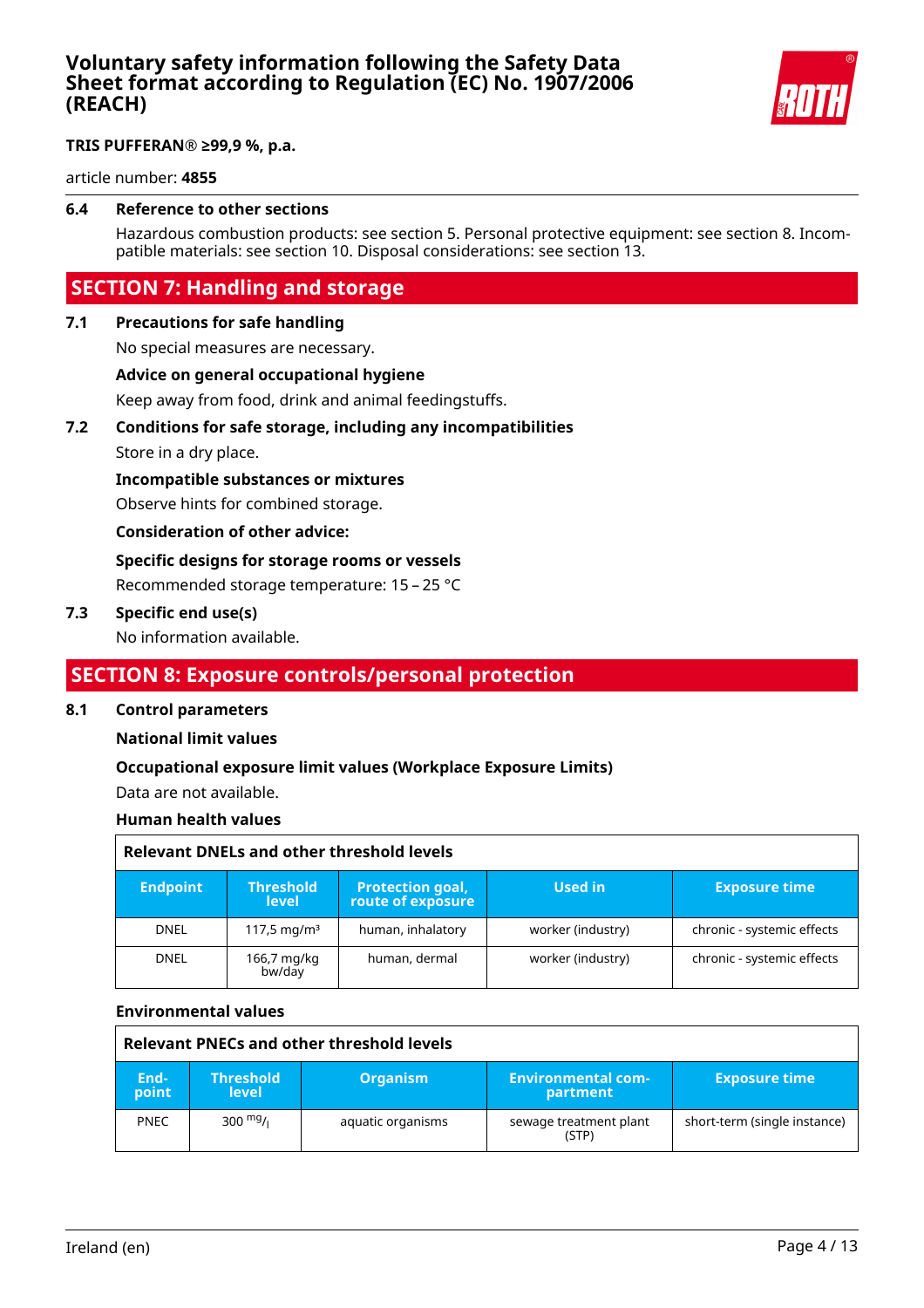

### **TRIS PUFFERAN® ≥99,9 %, p.a.**

article number: **4855**

#### **8.2 Exposure controls**

### **Individual protection measures (personal protective equipment)**

#### **Eye/face protection**



Use safety goggle with side protection.

### **Skin protection**



#### **• hand protection**

Wear suitable gloves. Chemical protection gloves are suitable, which are tested according to EN 374.

#### **• type of material**

NBR (Nitrile rubber)

#### **• material thickness**

>0,11 mm

#### **• breakthrough times of the glove material**

>480 minutes (permeation: level 6)

#### **• other protection measures**

Take recovery periods for skin regeneration. Preventive skin protection (barrier creams/ointments) is recommended.

#### **Respiratory protection**



Respiratory protection necessary at: Dust formation. Particulate filter device (EN 143). P1 (filters at least 80 % of airborne particles, colour code: White).

#### **Environmental exposure controls**

Keep away from drains, surface and ground water.

# **SECTION 9: Physical and chemical properties**

#### **9.1 Information on basic physical and chemical properties**

| Physical state                                              | solid                      |
|-------------------------------------------------------------|----------------------------|
| Colour                                                      | white                      |
| Odour                                                       | odourless                  |
| Melting point/freezing point                                | 169 °C at 1.013 hPa (ECHA) |
| Boiling point or initial boiling point and boiling<br>range | 288 °C at 101,6 kPa (ECHA) |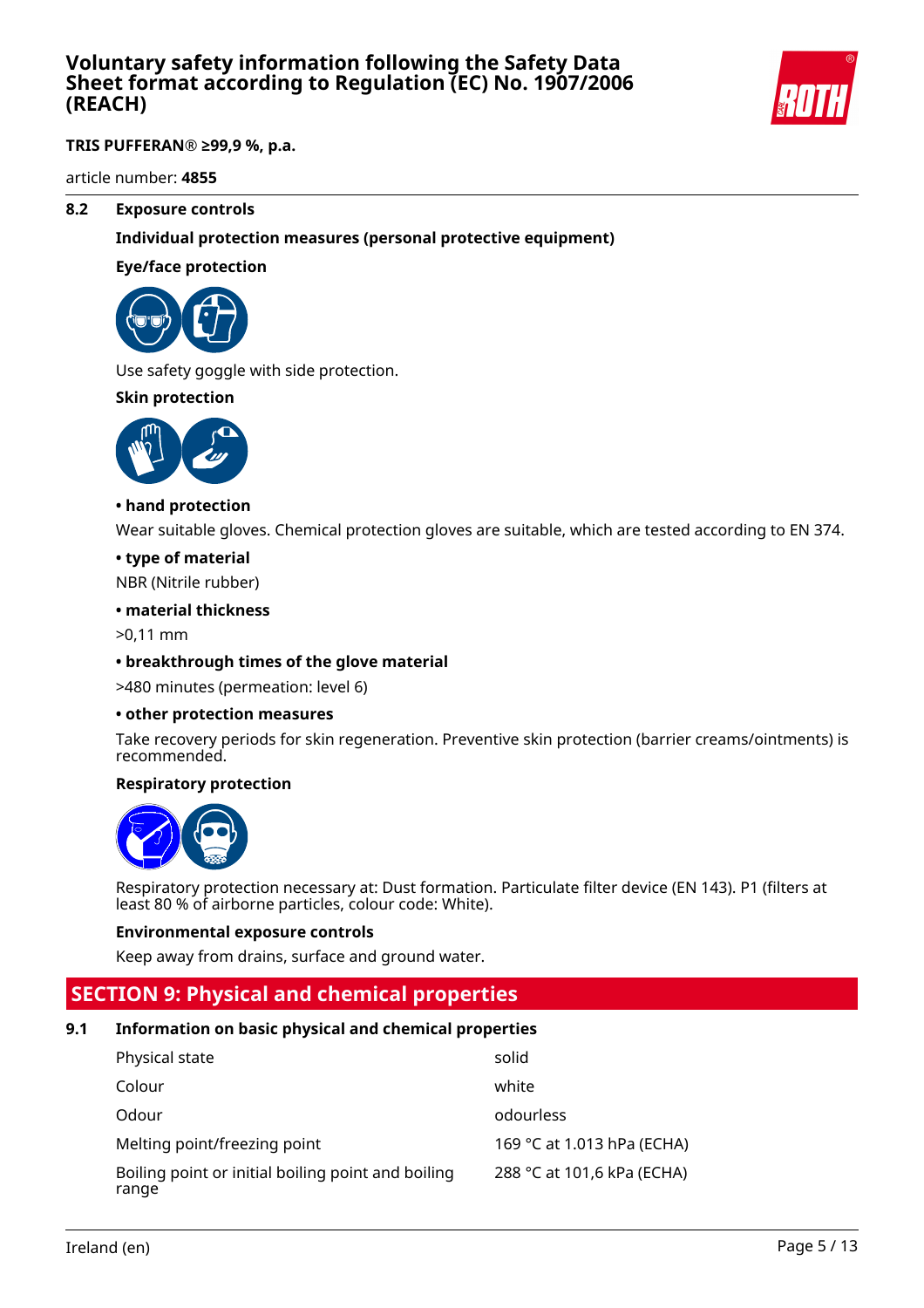

### **TRIS PUFFERAN® ≥99,9 %, p.a.**

#### article number: **4855**

|     | Flammability                                           | this material is combustible, but will not ignite<br>readily   |
|-----|--------------------------------------------------------|----------------------------------------------------------------|
|     | Lower and upper explosion limit                        | not determined                                                 |
|     | Flash point                                            | not applicable                                                 |
|     | Auto-ignition temperature                              | not determined                                                 |
|     | Decomposition temperature                              | 288 °C at 101,6 kPa (ECHA)                                     |
|     | pH (value)                                             | 10,2 – 10,6 (in aqueous solution: 6 $9/1$ , 20 °C)             |
|     | Kinematic viscosity                                    | not relevant                                                   |
|     | Solubility(ies)                                        |                                                                |
|     | Water solubility                                       | ≤890 $9/$ <sub>1</sub> at 30 °C (ECHA)                         |
|     | Solubility in alcohol                                  | soluble                                                        |
|     | Solubility in ethyl acetate                            | partially soluble                                              |
|     | Solubility in dimethylformamide                        | soluble                                                        |
|     | Partition coefficient                                  |                                                                |
|     | Partition coefficient n-octanol/water (log value):     | $-1,56(20 °C)$                                                 |
|     | Soil organic carbon/water (log KOC)                    | 1,54 - 1,87 (ECHA)                                             |
|     | Vapour pressure                                        | 0 Pa at 20 °C                                                  |
|     | Density                                                | 1,32 $9/_{cm^3}$ at 20 °C                                      |
|     | Relative vapour density                                | information on this property is not available                  |
|     | <b>Bulk density</b>                                    | $-840$ kg/ <sub>m<sup>3</sup></sub>                            |
|     | Particle characteristics                               | No data available.                                             |
|     | Other safety parameters                                |                                                                |
|     | Oxidising properties                                   | none                                                           |
| 9.2 | <b>Other information</b>                               |                                                                |
|     | Information with regard to physical hazard<br>classes: | hazard classes acc. to GHS<br>(physical hazards): not relevant |
|     | Other safety characteristics:                          | There is no additional information.                            |
|     |                                                        |                                                                |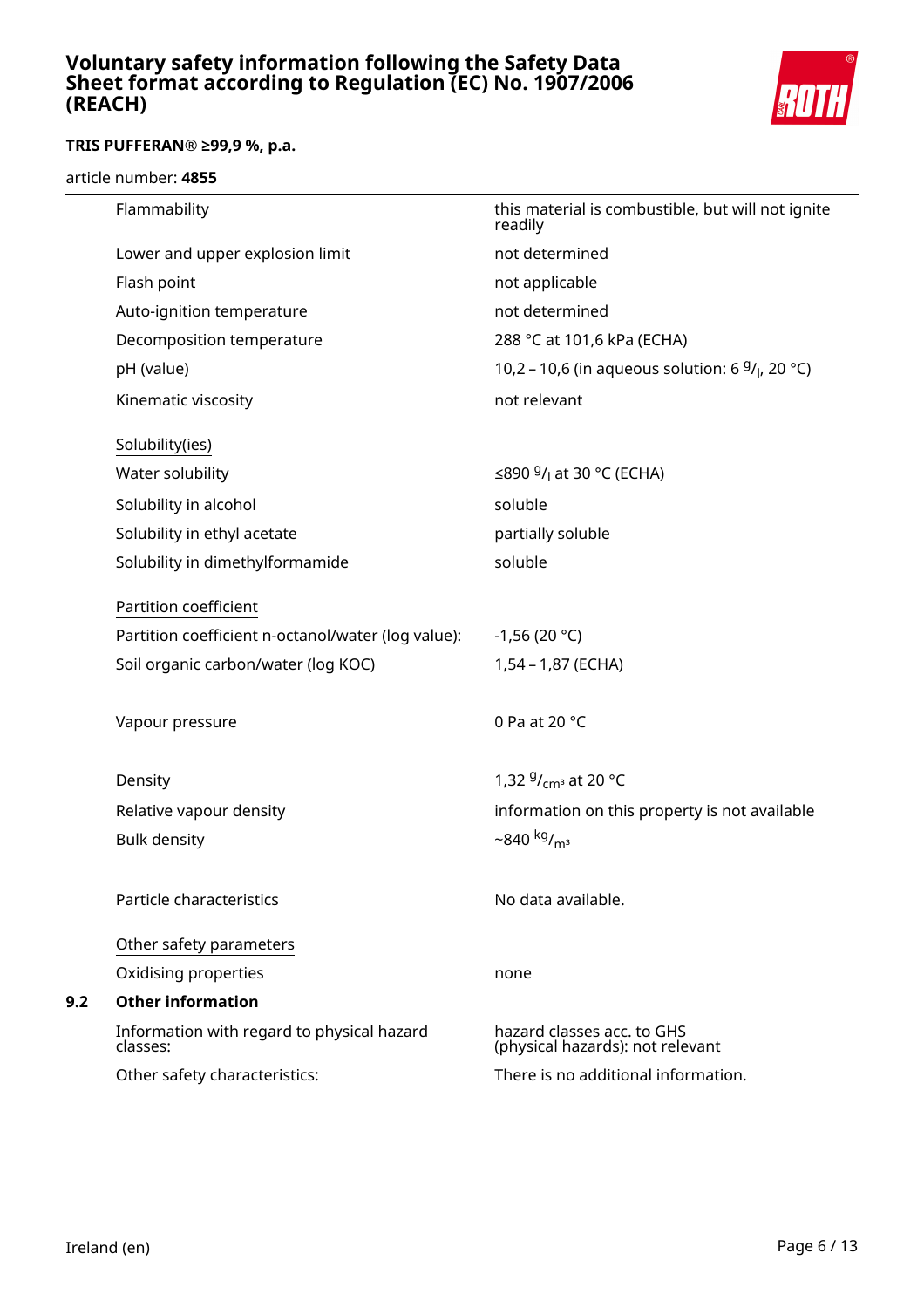

**TRIS PUFFERAN® ≥99,9 %, p.a.**

article number: **4855**

# **SECTION 10: Stability and reactivity**

#### **10.1 Reactivity**

The product in the delivered form is not dust explosion capable; the enrichment of fine dust however leads to the danger of dust explosion.

#### **10.2 Chemical stability**

The material is stable under normal ambient and anticipated storage and handling conditions of temperature and pressure.

#### **10.3 Possibility of hazardous reactions**

**Violent reaction with:** strong oxidiser

#### **10.4 Conditions to avoid**

Keep away from heat. Decompostion takes place from temperatures above: 288 °C at 101,6 kPa.

#### **10.5 Incompatible materials**

There is no additional information.

#### **10.6 Hazardous decomposition products**

Hazardous combustion products: see section 5.

### **SECTION 11: Toxicological information**

#### **11.1 Information on hazard classes as defined in Regulation (EC) No 1272/2008**

#### **Classification according to GHS (1272/2008/EC, CLP)**

This substance does not meet the criteria for classification in accordance with Regulation No 1272/ 2008/EC.

#### **Acute toxicity**

Shall not be classified as acutely toxic.

| <b>Acute toxicity</b> |                 |                            |                |               |               |
|-----------------------|-----------------|----------------------------|----------------|---------------|---------------|
| <b>Exposure route</b> | <b>Endpoint</b> | <b>Value</b>               | <b>Species</b> | <b>Method</b> | <b>Source</b> |
| oral                  | LD50            | $>5.000 \frac{mg}{ka}$     | rat            |               | <b>ECHA</b>   |
| dermal                | LD50            | $>5.000$ mg/ <sub>ka</sub> | rat            |               | <b>ECHA</b>   |

#### **Skin corrosion/irritation**

Shall not be classified as corrosive/irritant to skin.

#### **Serious eye damage/eye irritation**

Shall not be classified as seriously damaging to the eye or eye irritant.

### **Respiratory or skin sensitisation**

Shall not be classified as a respiratory or skin sensitiser.

#### **Germ cell mutagenicity**

Shall not be classified as germ cell mutagenic.

#### **Carcinogenicity**

Shall not be classified as carcinogenic.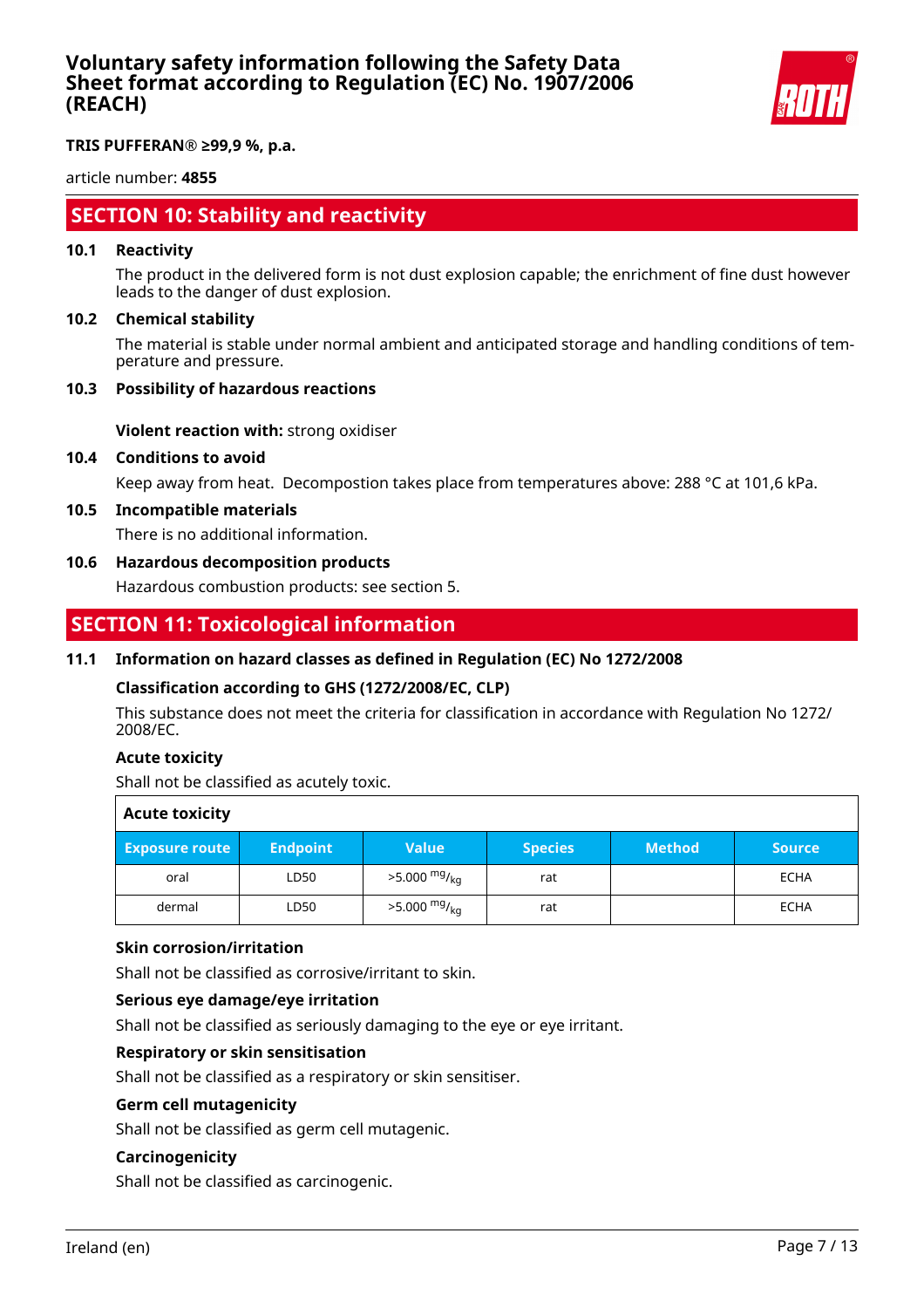

### **TRIS PUFFERAN® ≥99,9 %, p.a.**

article number: **4855**

### **Reproductive toxicity**

Shall not be classified as a reproductive toxicant.

### **Specific target organ toxicity - single exposure**

Shall not be classified as a specific target organ toxicant (single exposure).

### **Specific target organ toxicity - repeated exposure**

Shall not be classified as a specific target organ toxicant (repeated exposure).

#### **Aspiration hazard**

Shall not be classified as presenting an aspiration hazard.

### **Symptoms related to the physical, chemical and toxicological characteristics**

### **• If swallowed**

diarrhoea, vomiting, nausea

### **• If in eyes**

slightly irritant but not relevant for classification

### **• If inhaled**

Inhalation of dust may cause irritation of the respiratory system

### **• If on skin**

slightly irritant but not relevant for classification

### **• Other information**

none

**11.2 Endocrine disrupting properties**

Not listed.

### **11.3 Information on other hazards**

There is no additional information.

# **SECTION 12: Ecological information**

### **12.1 Toxicity**

Shall not be classified as hazardous to the aquatic environment.

| <b>Aquatic toxicity (acute)</b> |                    |                       |               |                         |
|---------------------------------|--------------------|-----------------------|---------------|-------------------------|
| <b>Endpoint</b>                 | <b>Value</b>       | <b>Species</b>        | <b>Source</b> | <b>Exposure</b><br>time |
| EC50                            | $>980$ mg/         | aquatic invertebrates | <b>ECHA</b>   | 48 h                    |
| ErC <sub>50</sub>               | $473 \frac{mg}{l}$ | algae                 | <b>ECHA</b>   | 48 h                    |

| <b>Aquatic toxicity (chronic)</b> |              |                |                 |                         |
|-----------------------------------|--------------|----------------|-----------------|-------------------------|
| <b>Endpoint</b>                   | <b>Value</b> | <b>Species</b> | Source <b>\</b> | <b>Exposure</b><br>time |
| EC50                              | $>1.000$ mg/ | microorganisms | <b>ECHA</b>     | 3 h                     |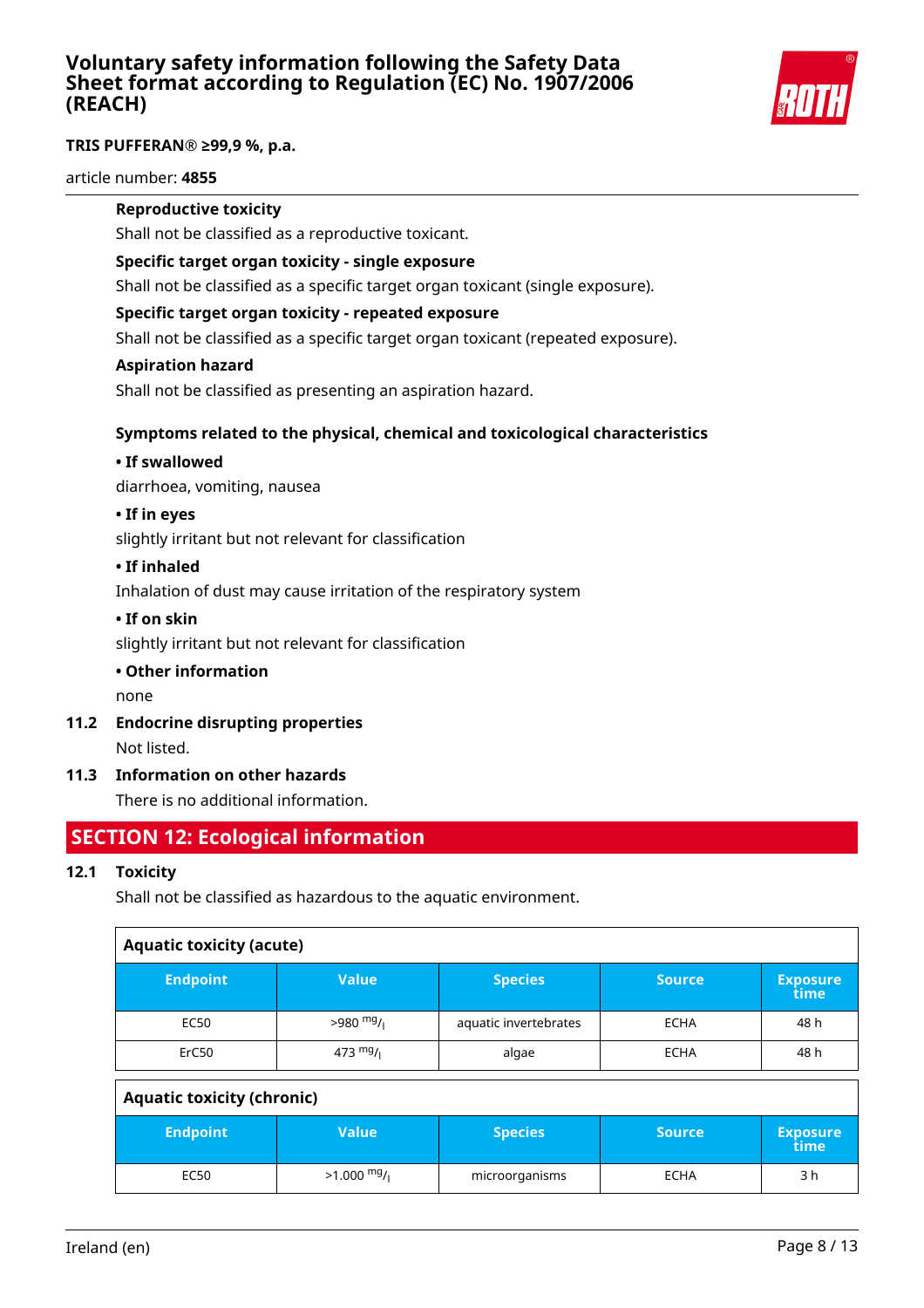

#### **TRIS PUFFERAN® ≥99,9 %, p.a.**

article number: **4855**

#### **Biodegradation**

The substance is readily biodegradable.

#### **12.2 Process of degradability**

Theoretical Oxygen Demand with nitrification: 1,651  $mg/m<sub>on</sub>$ Theoretical Oxygen Demand: 1,189 mg/mg Theoretical Carbon Dioxide: 1,453  $mg/m<sub>m</sub>$ 

### **Process of degradability**

| <b>Process</b>            | <b>Degradation rate</b> | <b>Time</b> |
|---------------------------|-------------------------|-------------|
| biotic/abiotic            | 89 %                    | 28 d        |
| oxygen depletion          | 100,7 %                 | 28 d        |
| carbon dioxide generation | 65,9%                   | 28 d        |
| DOC removal               | 97,1 %                  | 28 d        |

#### **12.3 Bioaccumulative potential**

Does not significantly accumulate in organisms.

| n-octanol/water (log KOW) | l -1,56 (20 °C) |
|---------------------------|-----------------|
|---------------------------|-----------------|

#### **12.4 Mobility in soil**

| The Organic Carbon normalised adsorption<br>coefficient | 1,54 – 1,87 (ECHA) |
|---------------------------------------------------------|--------------------|
|---------------------------------------------------------|--------------------|

#### **12.5 Results of PBT and vPvB assessment**

Data are not available.

# **12.6 Endocrine disrupting properties**

Not listed.

#### **12.7 Other adverse effects**

Data are not available.

# **SECTION 13: Disposal considerations**

#### **13.1 Waste treatment methods**



Consult the appropriate local waste disposal expert about waste disposal.

#### **Sewage disposal-relevant information**

Do not empty into drains.

#### **13.2 Relevant provisions relating to waste**

The allocation of waste identity numbers/waste descriptions must be carried out according to the EEC, specific to the industry and process. Waste catalogue ordinance (Germany).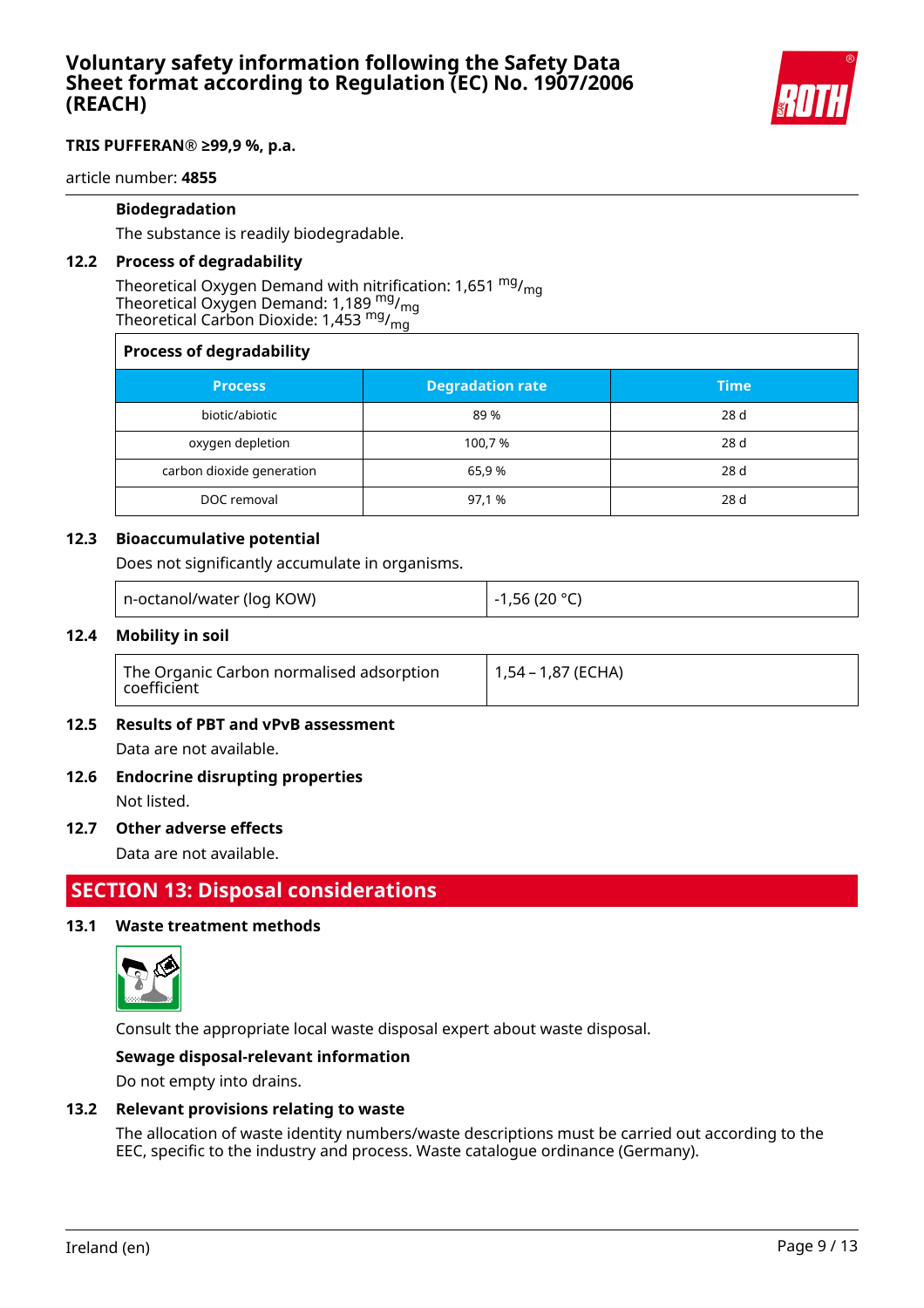

#### **TRIS PUFFERAN® ≥99,9 %, p.a.**

article number: **4855**

#### **13.3 Remarks**

Waste shall be separated into the categories that can be handled separately by the local or national waste management facilities. Please consider the relevant national or regional provisions.

# **SECTION 14: Transport information**

**14.1 UN number or ID number not subject to transport regulations** 

**14.2 UN proper shipping name** not assigned

- **14.3 Transport hazard class(es)** none
- **14.4 Packing group not assigned**
- 

**14.5 Environmental hazards** non-environmentally hazardous acc. to the dangerous goods regulations

# **14.6 Special precautions for user**

There is no additional information.

# **14.7 Maritime transport in bulk according to IMO instruments** The cargo is not intended to be carried in bulk.

### **14.8 Information for each of the UN Model Regulations**

**Transport of dangerous goods by road, rail and inland waterway (ADR/RID/ADN) - Additional information**

Not subject to ADR, RID and ADN.

**International Maritime Dangerous Goods Code (IMDG) - Additional information** Not subject to IMDG.

**International Civil Aviation Organization (ICAO-IATA/DGR) - Additional information** Not subject to ICAO-IATA.

# **SECTION 15: Regulatory information**

**15.1 Safety, health and environmental regulations/legislation specific for the substance or mixture**

**Relevant provisions of the European Union (EU)**

**Restrictions according to REACH, Annex XVII** not listed

**List of substances subject to authorisation (REACH, Annex XIV)/SVHC - candidate list** Not listed.

**Seveso Directive**

| 2012/18/EU (Seveso III) |                                       |                                                                                                                                            |              |
|-------------------------|---------------------------------------|--------------------------------------------------------------------------------------------------------------------------------------------|--------------|
| <b>No</b>               | Dangerous substance/hazard categories | Qualifying quantity (tonnes) for the ap-<br>$\mathop{\mathsf{p}}$ lication of lower and upper-tier re- $\mathop{\mathsf{p}}$<br>quirements | <b>Notes</b> |
|                         | not assigned                          |                                                                                                                                            |              |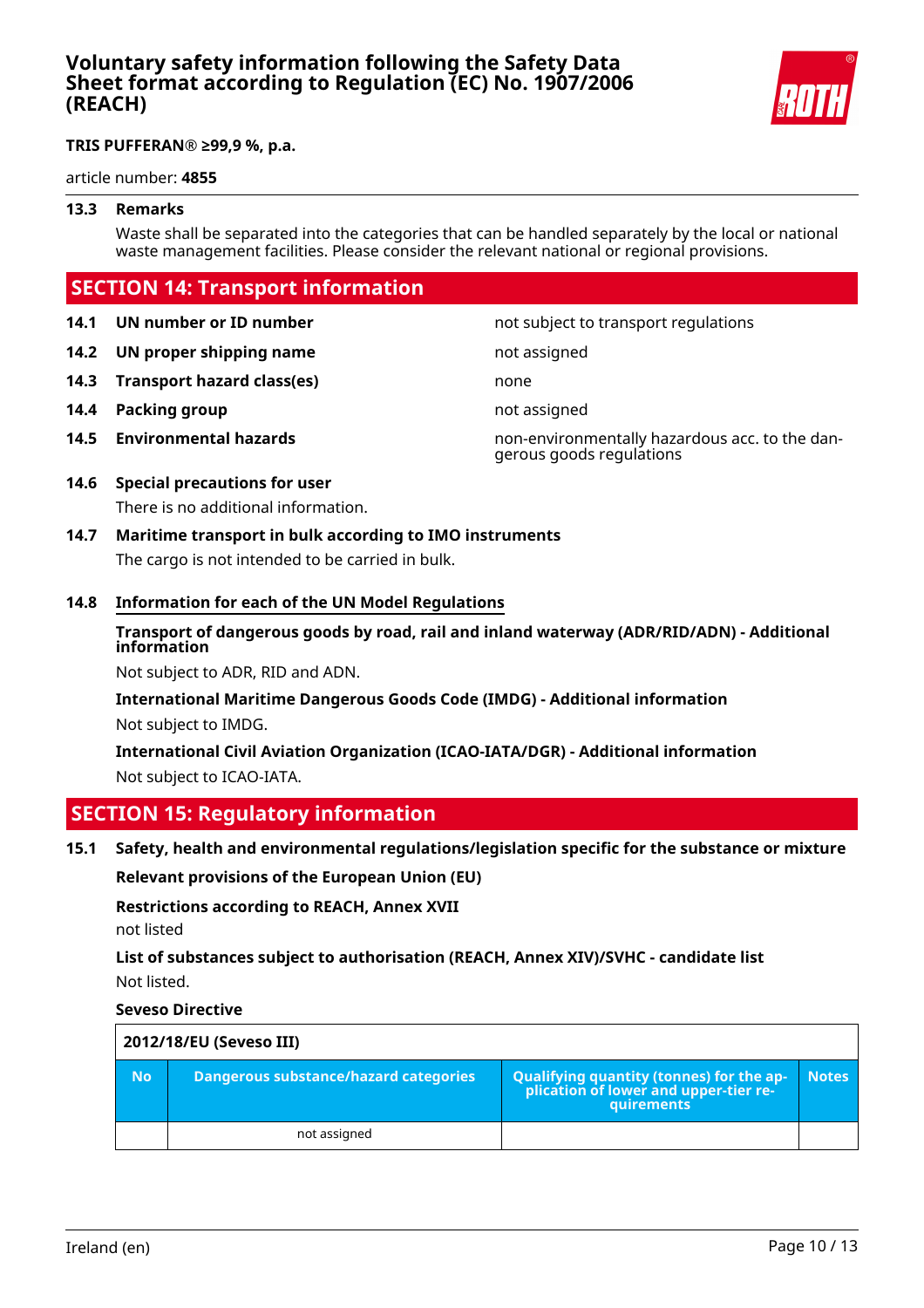

#### **TRIS PUFFERAN® ≥99,9 %, p.a.**

#### article number: **4855**

| <b>Deco-Paint Directive</b>                 |            |
|---------------------------------------------|------------|
| <b>VOC content</b>                          | 0 %<br>097 |
| <b>Industrial Emissions Directive (IED)</b> |            |

| VOC content | 0 % |
|-------------|-----|
| VOC content | 09/ |

#### **Directive on the restriction of the use of certain hazardous substances in electrical and electronic equipment (RoHS)**

not listed

#### **Regulation concerning the establishment of a European Pollutant Release and Transfer Register (PRTR)**

not listed

### **Water Framework Directive (WFD)**

not listed

### **Regulation on the marketing and use of explosives precursors**

not listed

#### **Regulation on drug precursors**

not listed

#### **Regulation on substances that deplete the ozone layer (ODS)**

not listed

#### **Regulation concerning the export and import of hazardous chemicals (PIC)**

not listed

#### **Regulation on persistent organic pollutants (POP)**

not listed

### **National inventories**

| <b>Country</b> | <b>Inventory</b> | <b>Status</b>       |
|----------------|------------------|---------------------|
| AU             | <b>AICS</b>      | substance is listed |
| CA             | <b>DSL</b>       | substance is listed |
| <b>CN</b>      | <b>IECSC</b>     | substance is listed |
| EU             | ECSI             | substance is listed |
| EU             | REACH Reg.       | substance is listed |
| JP             | <b>CSCL-ENCS</b> | substance is listed |
| KR             | KECI             | substance is listed |
| <b>MX</b>      | INSQ             | substance is listed |
| NZ             | NZIoC            | substance is listed |
| PH             | <b>PICCS</b>     | substance is listed |
| TR             | <b>CICR</b>      | substance is listed |
|                |                  |                     |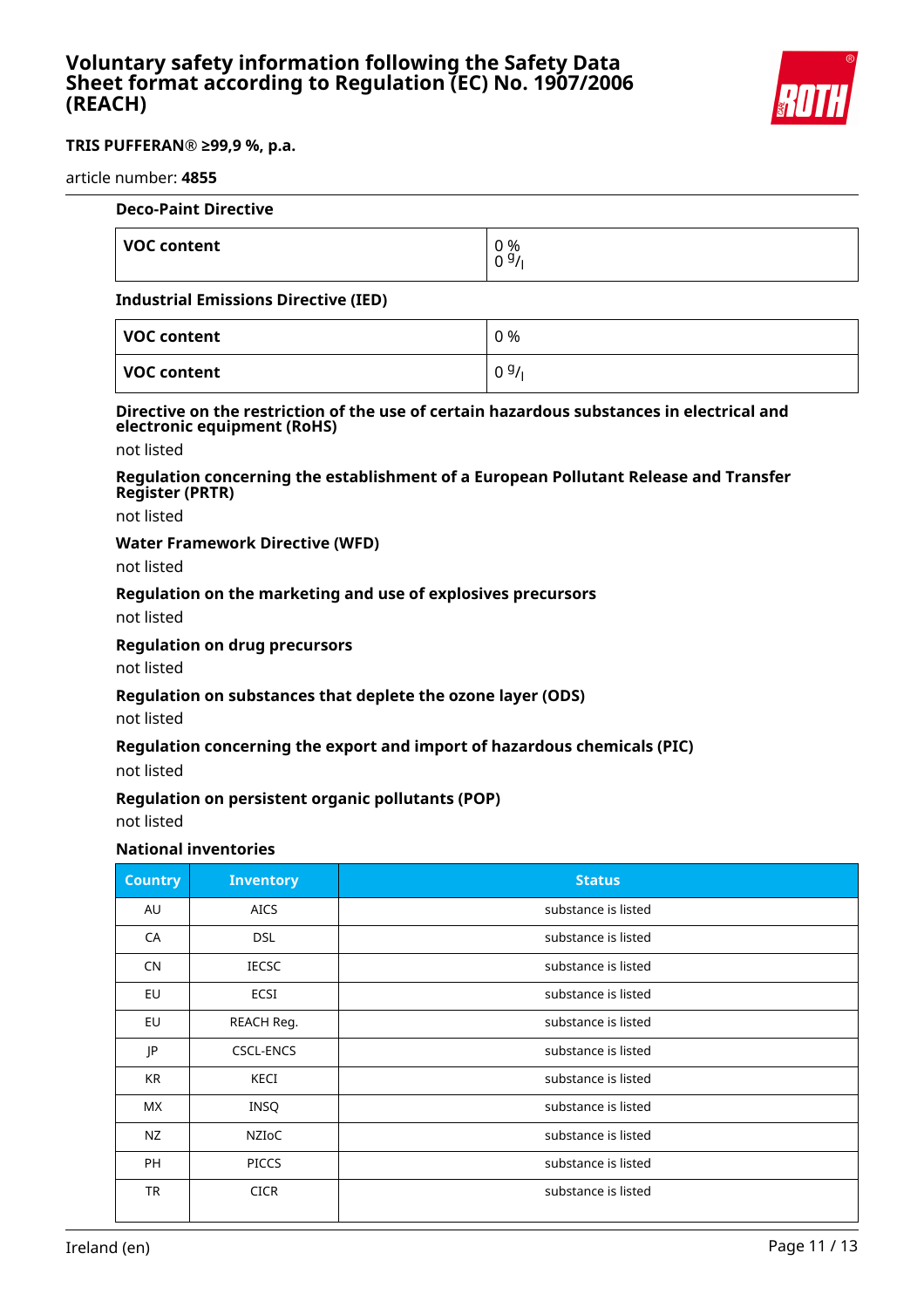

### **TRIS PUFFERAN® ≥99,9 %, p.a.**

#### article number: **4855**

| <b>Country</b> | <b>Inventory</b> | <b>Status</b>       |
|----------------|------------------|---------------------|
| TW             | TCSI             | substance is listed |
| US             | <b>TSCA</b>      | substance is listed |

### **Legend**

| Inventory of Existing Chemical Substances Produced or Imported in China |
|-------------------------------------------------------------------------|
|                                                                         |
|                                                                         |
|                                                                         |
|                                                                         |
|                                                                         |
|                                                                         |
|                                                                         |
|                                                                         |

### **15.2 Chemical Safety Assessment**

No Chemical Safety Assessment has been carried out for this substance.

# **SECTION 16: Other information**

### **Indication of changes (revised safety data sheet)**

Alignment to regulation: Regulation (EC) No. 1907/2006 (REACH), amended by 2020/878/EU

#### Restructuring: section 9, section 14

| <b>Section</b> | <b>Former entry (text/value)</b>                      | <b>Actual entry (text/value)</b>                                                                                             | Safety-<br>relev-<br>ant |
|----------------|-------------------------------------------------------|------------------------------------------------------------------------------------------------------------------------------|--------------------------|
| 2.2            | Signal word:<br>not required                          |                                                                                                                              | yes                      |
| 2.3            | Other hazards:<br>There is no additional information. | Other hazards                                                                                                                | yes                      |
| 2.3            |                                                       | Results of PBT and vPvB assessment:<br>According to the results of its assessment, this<br>substance is not a PBT or a vPvB. | yes                      |

#### **Abbreviations and acronyms**

| Abbr.       | <b>Descriptions of used abbreviations</b>                                                                                                                                                                                       |
|-------------|---------------------------------------------------------------------------------------------------------------------------------------------------------------------------------------------------------------------------------|
| ADN         | Accord européen relatif au transport international des marchandises dangereuses par voies de naviga-<br>tion intérieures (European Agreement concerning the International Carriage of Dangerous Goods by In-<br>land Waterways) |
| <b>ADR</b>  | Accord européen relatif au transport international des marchandises dangereuses par route (European<br>Agreement concerning the International Carriage of Dangerous Goods by Road)                                              |
| CAS         | Chemical Abstracts Service (service that maintains the most comprehensive list of chemical substances)                                                                                                                          |
| <b>CLP</b>  | Regulation (EC) No 1272/2008 on classification, labelling and packaging of substances and mixtures                                                                                                                              |
| DGR.        | Dangerous Goods Regulations (see IATA/DGR)                                                                                                                                                                                      |
| <b>DNEL</b> | Derived No-Effect Level                                                                                                                                                                                                         |
| EC50        | Effective Concentration 50 %. The EC50 corresponds to the concentration of a tested substance causing<br>50 % changes in response (e.g. on growth) during a specified time interval                                             |